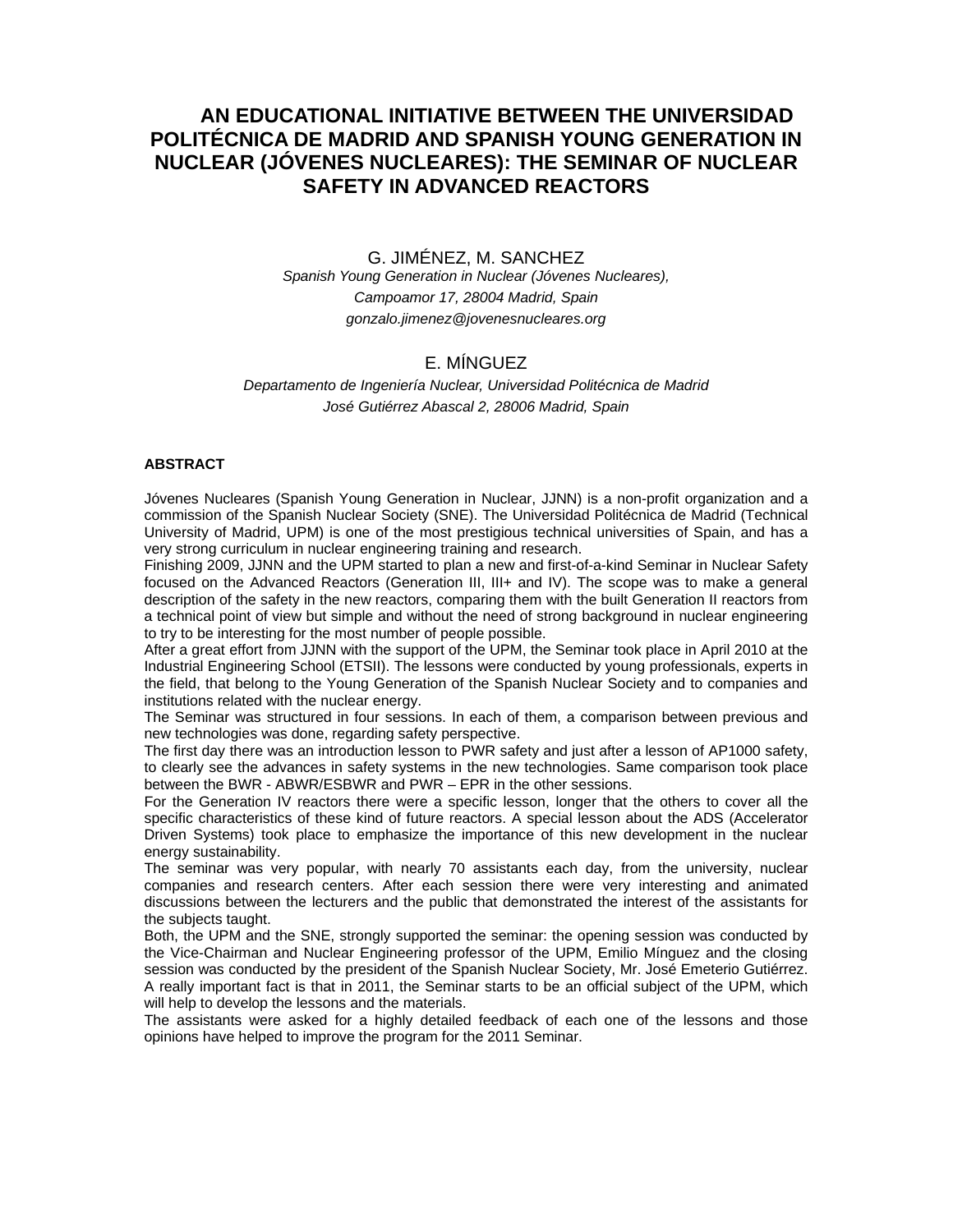# **1. Introduction**

Spanish Young Generation in Nuclear (Jóvenes Nucleares) is a commission of the Spanish Nuclear Society (SNE), whose main goals are to spread knowledge about nuclear energy among the society.

One of the scopes of the seminar was to make a general description of the new reactors from the point of view of the safety and in reference with the operating reactors. The course lasted four days and was divided in two lectures of one hour each day, except the last day that consisted of a two hours lecture.

In the first and second lecture a review of the principal systems of a Westinghouse and a KWU PWR of and their design differences was done, including their different behavior against transients. Those characteristics were compared with the AP1000 ones, to clearly seen the advances in the new design.

The same analogy was done in the following two lectures with the BWR of GE and ABWR and ESBWR of GE. The third day two lectures were given, the first one was about operation and the safety systems of the EPR of AREVA. The second one was an introduction to the ADS and the physics of transmutation. In the last lecture of two hours, an introduction to the new Generation IV designs was done from the point of view of the advances in nuclear safety that this new generation incorporates.

The objective of the seminar is to show clearly the advances that have been obtained in the section of safety with the new reactors, from a technical but simple point of view and without needing great previous nuclear engineering knowledge.

# **2. Seminar Development**

The opening session was chaired by the Vice-rector of the Universidad Politécnica de Madrid and full-professor of Nuclear Technology Dr. Emilio Mínguez and by the Spanish Young Generation in Nuclear president in that moment, Miguel Millán.



**Figure 1. Seminar opening session** 

The Seminar was highly crowded every day, with more than 70 daily attendees. There was a very active audience participation with animated debates after every lecture. The closing session was presented by the president of Jóvenes Nucleares and the president of the Spanish Nuclear Society, D. José Emeterio Gutiérrez.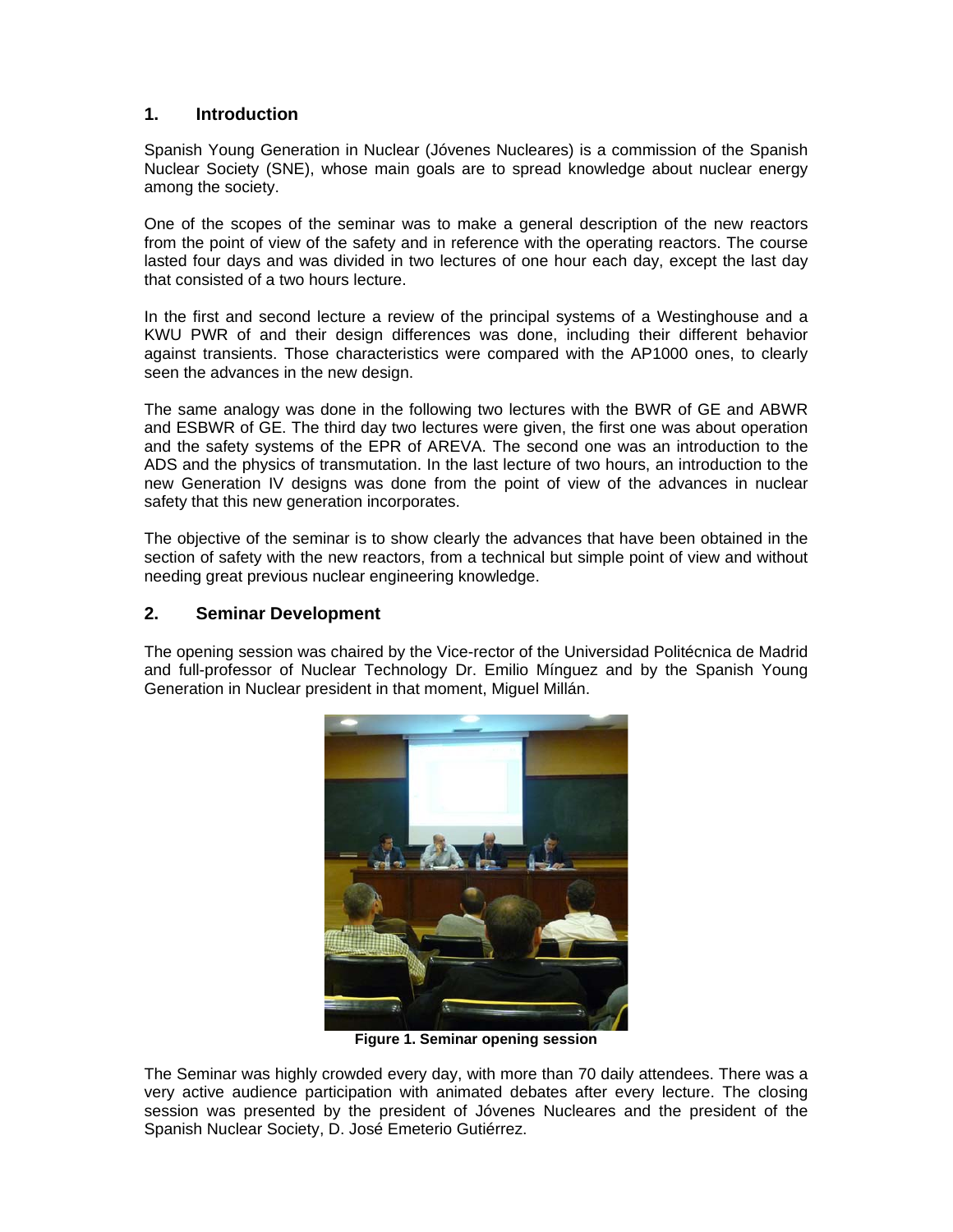After the brief speech of each president, the diploma ceremony started with the documentation given to the audience. To finish the closing act, it took place a Spanish wine, courtesy of the University.



**Figure 2. Seminar Closing Session** 

# **3. Surveys results**

The participation filling the surveys was estimated into 50% of the attendees. It is a satisfactory result due to the voluntary aspect of the surveys.



**Figure 3. Lecture score** 



**Figure 4. Lecture Material Score**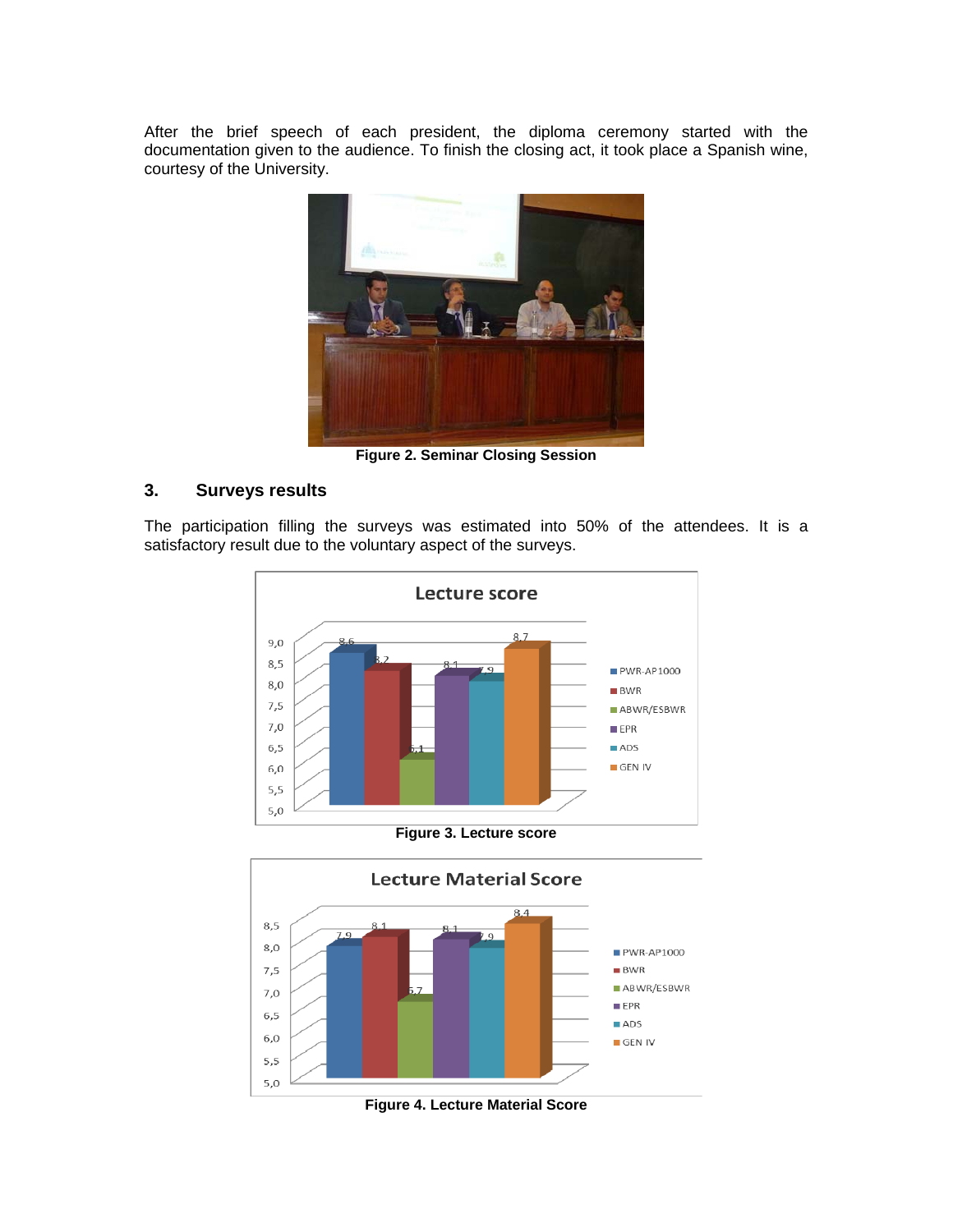



The surveys had two different parts: in the first one, some fields were scored from 0 to 10, see Figures 3 to 7, and the second part was a free text one, where the attendees could write down their suggestions and comments about the Seminar.

As a first conclusion of the surveys, the score of the lectures, the lecturers and the lectures material was satisfactory. More important than that, as it was one of the main scopes of the Seminar, the lectures were valuated as didactic. This was highly difficult to get, as the level of knowledge of the audience was very varied.

### **4. Lessons Learned**

From the multiple and very valuable comments from the attendees, some of them have been extracted, as they are lessons learned for the on forward Seminar sessions. For example: